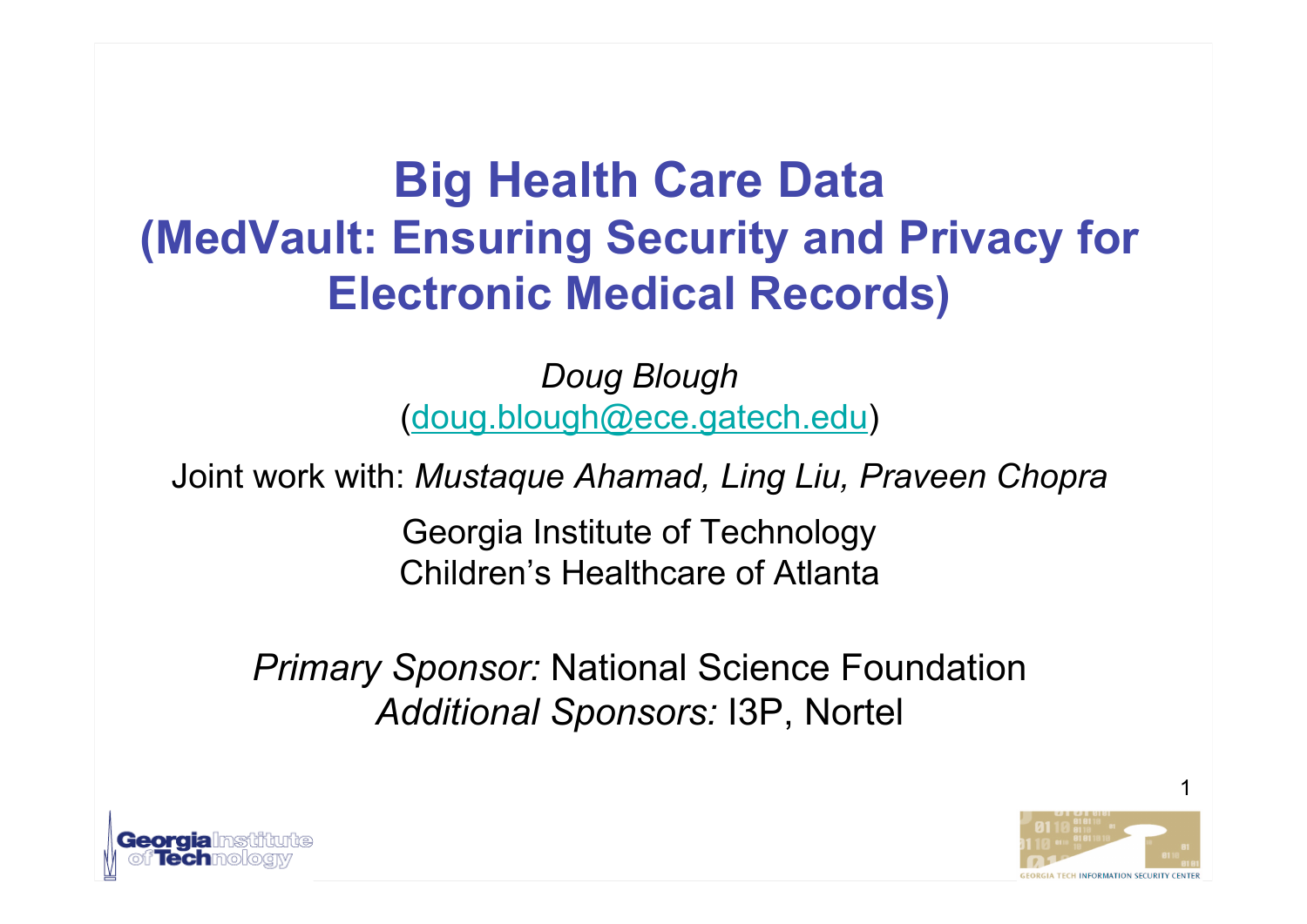### **MedVault Technical Overview**



2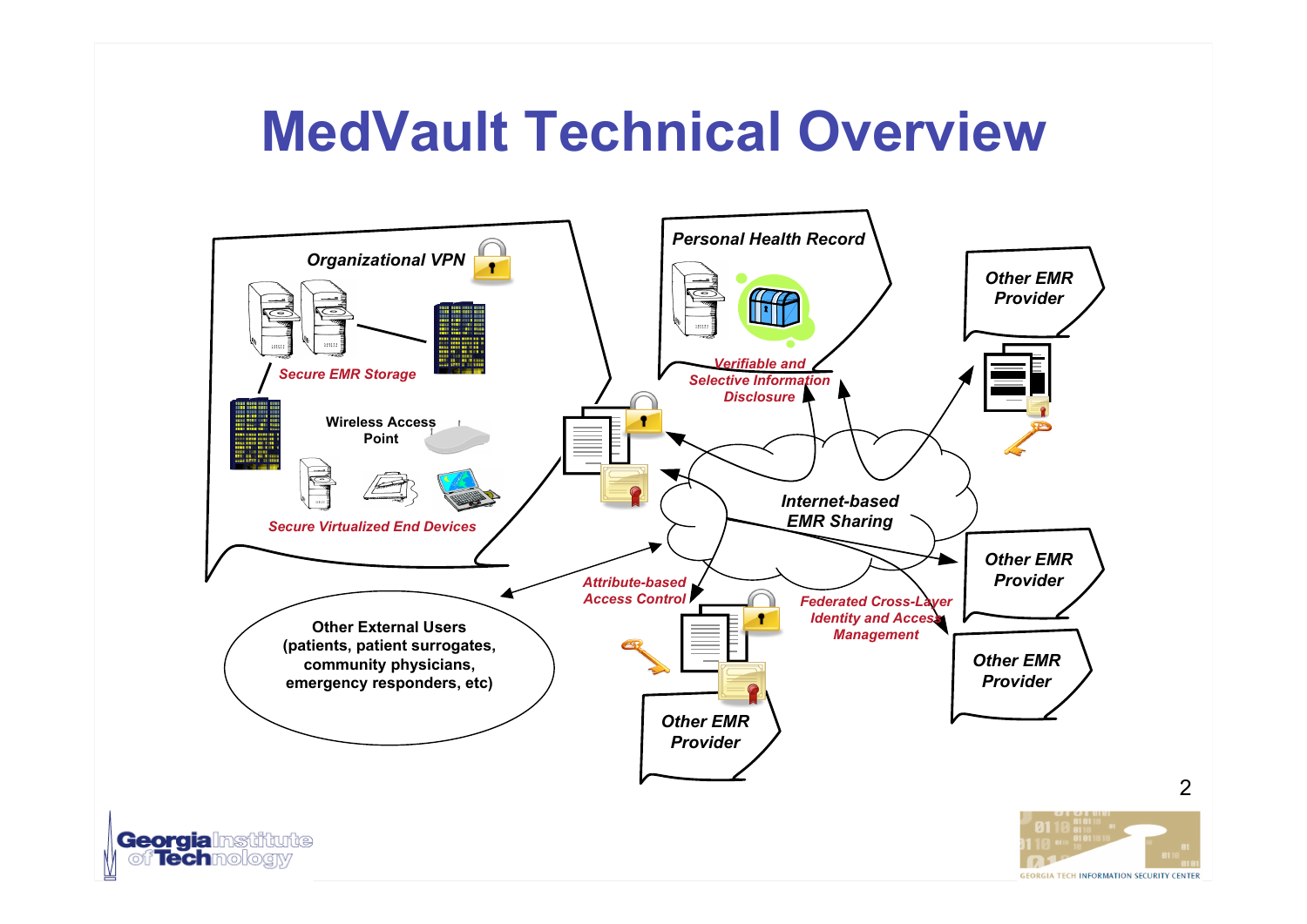## **Trends in Medical Data**

• Wide-spread sharing of health care organizations' EMR data with external entities, e.g. patients, community physicians, EMT personnel, other health care organizations, public health officials, medical researchers

– Cross domain data search/analysis

- Third-party services for users' maintenance and control of their medical data, e.g. Google Health, Microsoft Health Vault
- Generation of large volumes of medical data from nontraditional sources, e.g. home-based health care and portable medical devices

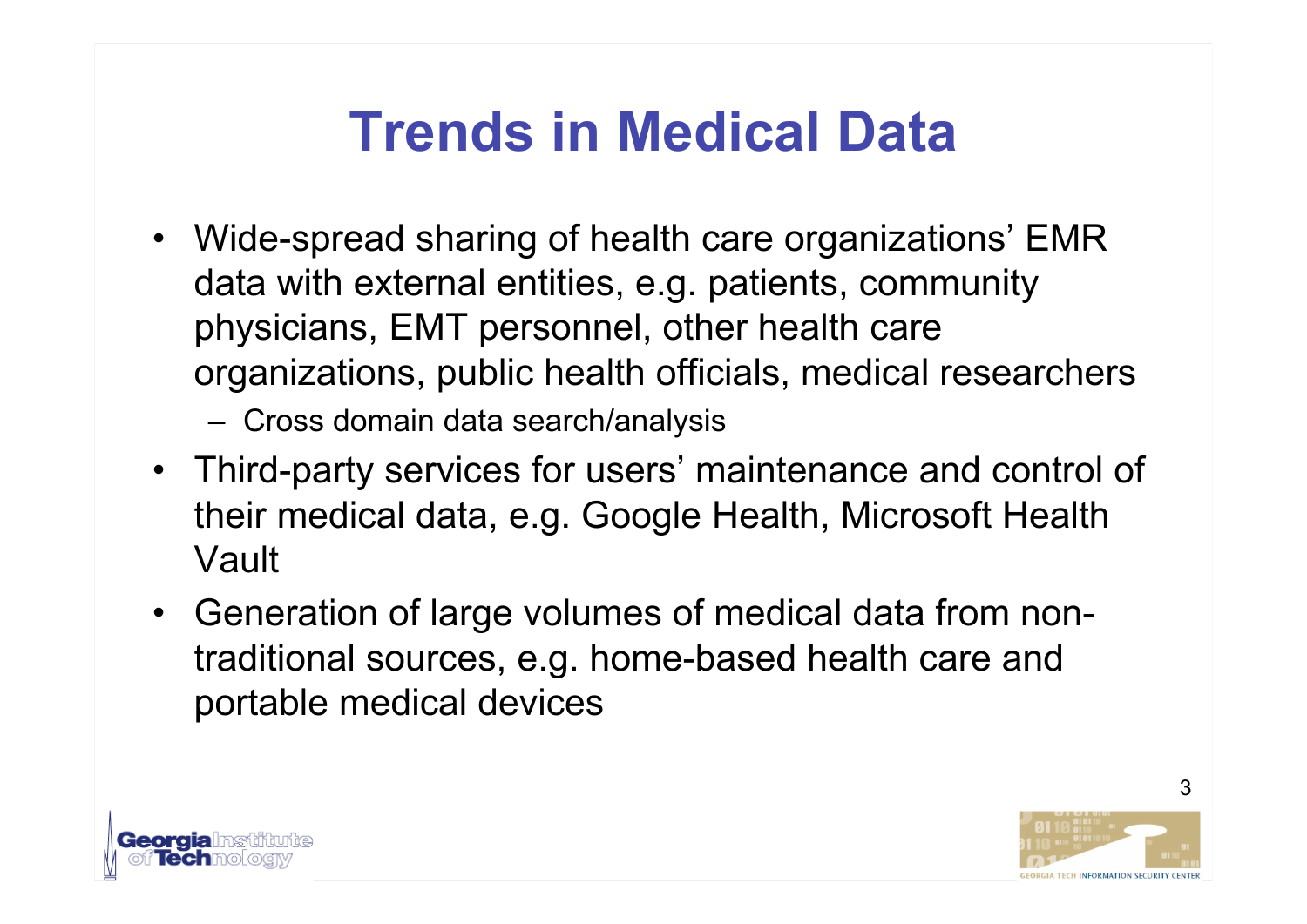# **Challenges and Selected Approaches**

- Authorization and access control in federated environments
	- Credential-based (attribute-based) systems
- Privacy: cross-correlation attacks mean stripping obvious personally identifiable information is not sufficient
	- Data obfuscation to group data into sets of a minimum size
	- Privacy vs. usability
- Identity
	- Uniquely identifying patients without use of globally unique identifiers such as SSNs
		- Attribute similarity metrics
	- Identification of individuals accessing medical data
		- Auditing + secure binding of credentials to credential owners
- PHR services with data verifiability and selective disclosure
	- Novel types/uses of redactable signatures





4